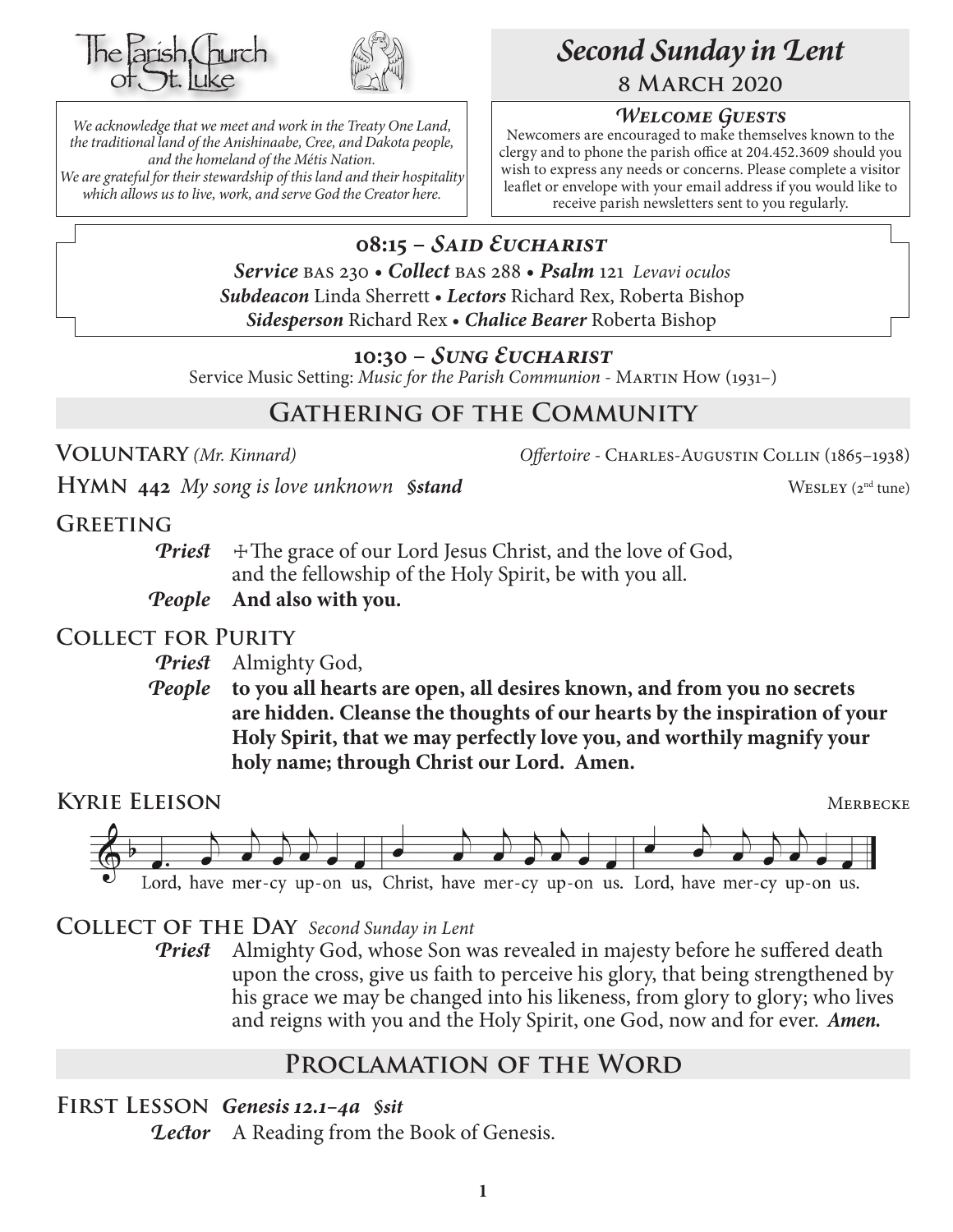Now the Lord said to Abram, "Go from your<br>country and your kindred and your father's<br>house to the land that I will about you <sup>21</sup> will make house to the land that I will show you. <sup>2</sup>I will make of you a great nation, and I will bless you, and make your name great, so that you will be a blessing. 3I

℣ Hear what the Spirit is saying to the Church. ℟ **Thanks be to God.**

- I will lift up mine eyes unto the hills **\*** from whence cometh my help.<br>
2 My help cometh even from the Lord **\*** who hath made heaven and earth.
- 3 He will not suffer thy foot to be moved **\* and he that keepeth thee will not sleep.**
- 4 Behold, he that keepeth Israel **\* shall neither slumber nor sleep.**
- 5 The Lord himself is thy keeper **\* the Lord is thy defence upon thy right hand;**
- 6 So that the sun shall not burn thee by day **\* neither the moon by night.**
- 7 The Lord shall preserve thee from all evil **\* yea, it is even he that shall keep thy soul.**
- 8 The Lord shall preserve thy going out, and thy coming in **\* from this time forth for evermore.** ☩**Glory be to the Father, and to the Son, and to the Holy Ghost; As it was in the beginning, is now and ever shall be: world without end. Amen.**

#### **Second Lesson** *Romans 4.1–5, 13–17*

*Lector* A Reading from the Letter of Paul to the Romans.

 $\mathbf{W}^{\text{hat}$  then are we to say was gained by Abraham,<br>
our ancestor according to the flesh?  $^{2}$ For if Abraham was justified by works, he has something to boast about, but not before God. <sup>3</sup>For what does the scripture say? "Abraham believed God, and it was reckoned to him as righteousness." <sup>4</sup>Now to one who works, wages are not reckoned as a gift but as something due. <sup>5</sup>But to one who without works trusts him who justifies the ungodly, such faith is reckoned as righteousness. 13For the promise that he would inherit the world did not come to Abraham or to his descendants through the law but through the righteousness of faith.  $^{14}$ If it is the adherents

of the law who are to be the heirs, faith is null and the promise is void. <sup>15</sup>For the law brings wrath; but where there is no law, neither is there violation. <sup>16</sup>For this reason it depends on faith, in order that the promise may rest on grace and be guaranteed to all his descendants, not only to the adherents of the law but also to those who share the faith of Abraham (for he is the  $17$  father of all of us,  $17$  as it is written, "I have made you the father of many nations")—in the presence of the God in whom he believed, who gives life to the dead and calls into existence the things that do not exist.

℣ Hear what the Spirit is saying to the Church. ℟ **Thanks be to God.**

**GRADUAL HYMN** 60 *Spirit divine, attend our prayers Sstand* GRÄFENBERG

**Gospel** *St. John 3.1–17 §face the Gospeler*

*Gospeler* The Lord be with you. *People* **And also with you.**

> ☩☩☩The Holy Gospel of our Lord Jesus Christ according to St. John. **Glory to you, Lord Jesus Christ.**

Now there was a Pharisee named Nicodemus, a leader of the Jews. <sup>2</sup>He came to Jesus by night and said to him, "Rabbi, we know that you are a teacher who has come from God; for no one can do these signs that you do apart from the presence of God." 3Jesus answered him, "Very truly, I tell you,

no one can see the kingdom of God without being born from above." 4Nicodemus said to him, "How can anyone be born after having grown old? Can one enter a second time into the mother's womb and be born?" 5Jesus answered, "Very truly, I tell you, no one can enter the kingdom of God without being

**Psalm** *121 Levavi oculos Chant:* H. Walford Davies (1869–1941)

will bless those who bless you, and the one who curses you I will curse; and in you all the families of the earth shall be blessed." 4So Abram went, as the

Lord had told him; and Lot went with him.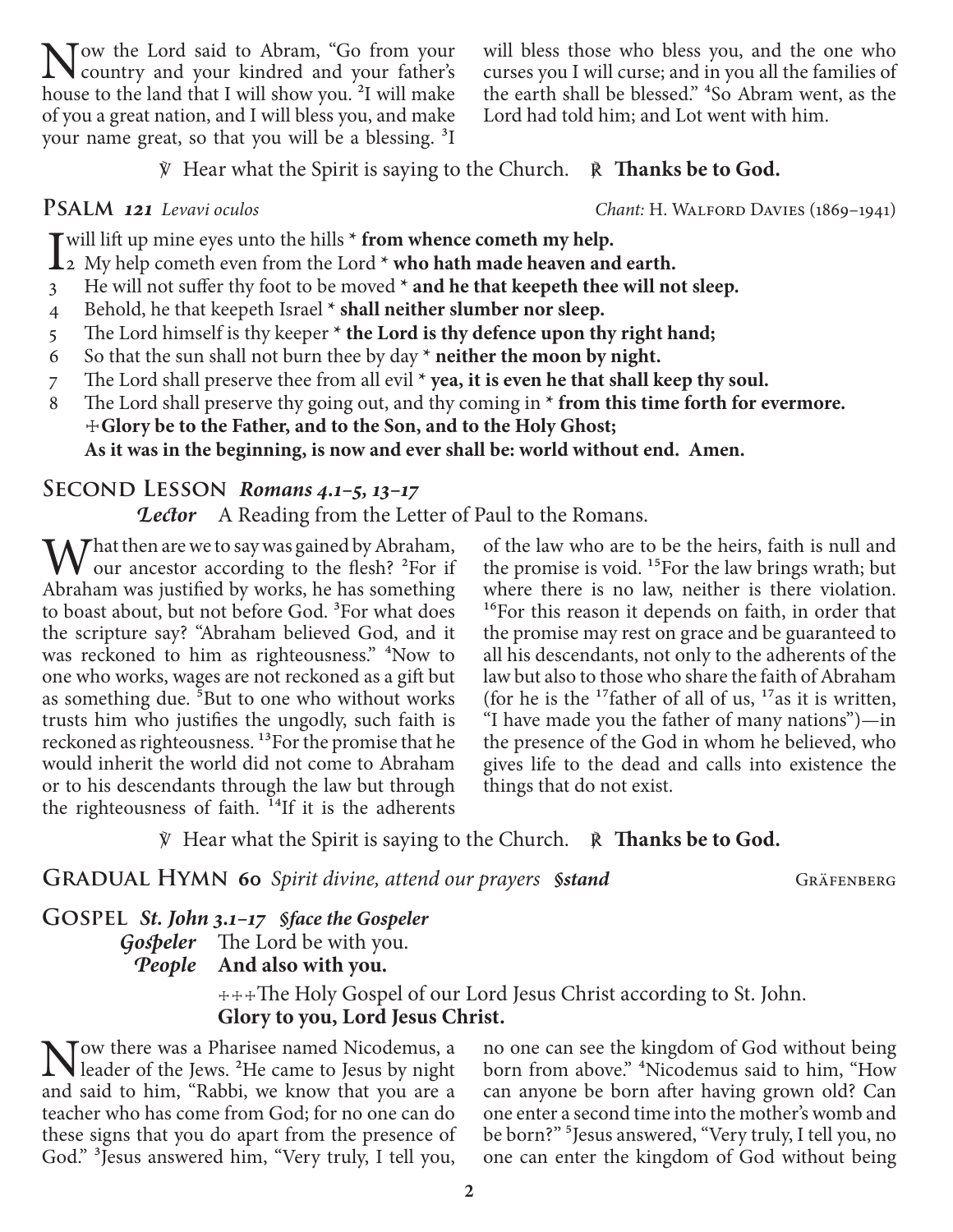born of water and Spirit. <sup>6</sup>What is born of the flesh is flesh, and what is born of the Spirit is spirit. 7Do not be astonished that I said to you, 'You must be born from above.<sup>8</sup> The wind blows where it chooses, and you hear the sound of it, but you do not know where it comes from or where it goes. So it is with everyone who is born of the Spirit."<sup>9</sup>Nicodemus said to him, "How can these things be?" <sup>10</sup>Jesus answered him, "Are you a teacher of Israel, and yet you do not understand these things? <sup>11</sup>Very truly, I tell you, we speak of what we know and testify to what we have seen; yet you do not receive our testimony. <sup>12</sup>If I have told you about earthly things and you do

not believe, how can you believe if I tell you about heavenly things?<sup>13</sup>No one has ascended into heaven except the one who descended from heaven, the Son of Man. 14And just as Moses lifted up the serpent in the wilderness, so must the Son of Man be lifted up, 15that whoever believes in him may have eternal life. <sup>16</sup>For God so loved the world that he gave his only Son, so that everyone who believes in him may not perish but may have eternal life. 17Indeed, God did not send the Son into the world to condemn the world, but in order that the world might be saved through him."

#### ℣ The Gospel of Christ. ℟ **Praise to you, Lord Jesus Christ.**

#### **Homily** *§sit*

#### **Apostles' Creed** *§stand*

*Priest* Let us confess the faith of our baptism, as we say,

*All* **I believe in God, the Father almighty, creator of heaven and earth. I believe in Jesus Christ, his only Son, our Lord. He was conceived by the power of the Holy Spirit and born of the Virgin Mary. He suffered under Pontius Pilate, was crucified, died, and was buried. He descended to the dead. On the third day he rose again. He ascended into heaven, and is seated at the right hand of the Father. He will come again to judge the living and the dead. I believe in the Holy Spirit, the holy catholic Church, the communion of saints, the forgiveness of sins,**  $\pm$  **the resurrection of the body, and the life everlasting. Amen.**

#### **Prayers of the People** *§stand, sit, or kneel*

#### **Confession and Absolution**

- *Priest* Dear friends in Christ, God is steadfast in love and infinite in mercy; he welcomes sinners and invites them to his table. Let us confess our sins, confident in God's forgiveness. Most merciful God,
- *People* **we confess that we have sinned against you in thought, word, and deed, by what we have done, and by what we have left undone. We have not loved you with our whole heart; we have not loved our neighbours as ourselves. We are truly sorry and we humbly repent. For the sake of your Son Jesus Christ, have mercy on us and forgive us, that we may delight in your will, and walk in your ways, to the glory of your name. Amen.**
- *Priest*  $\pm$  Almighty God have mercy upon you, pardon and deliver you from all your sins, confirm and strengthen you in all goodness, and keep you in eternal life; through Jesus Christ our Lord.*Amen.*

#### **The Peace** *§stand*

- *Priest* The peace of the Lord be always with you.
	- *All* **And also with you.**

#### **Celebration of the Eucharist**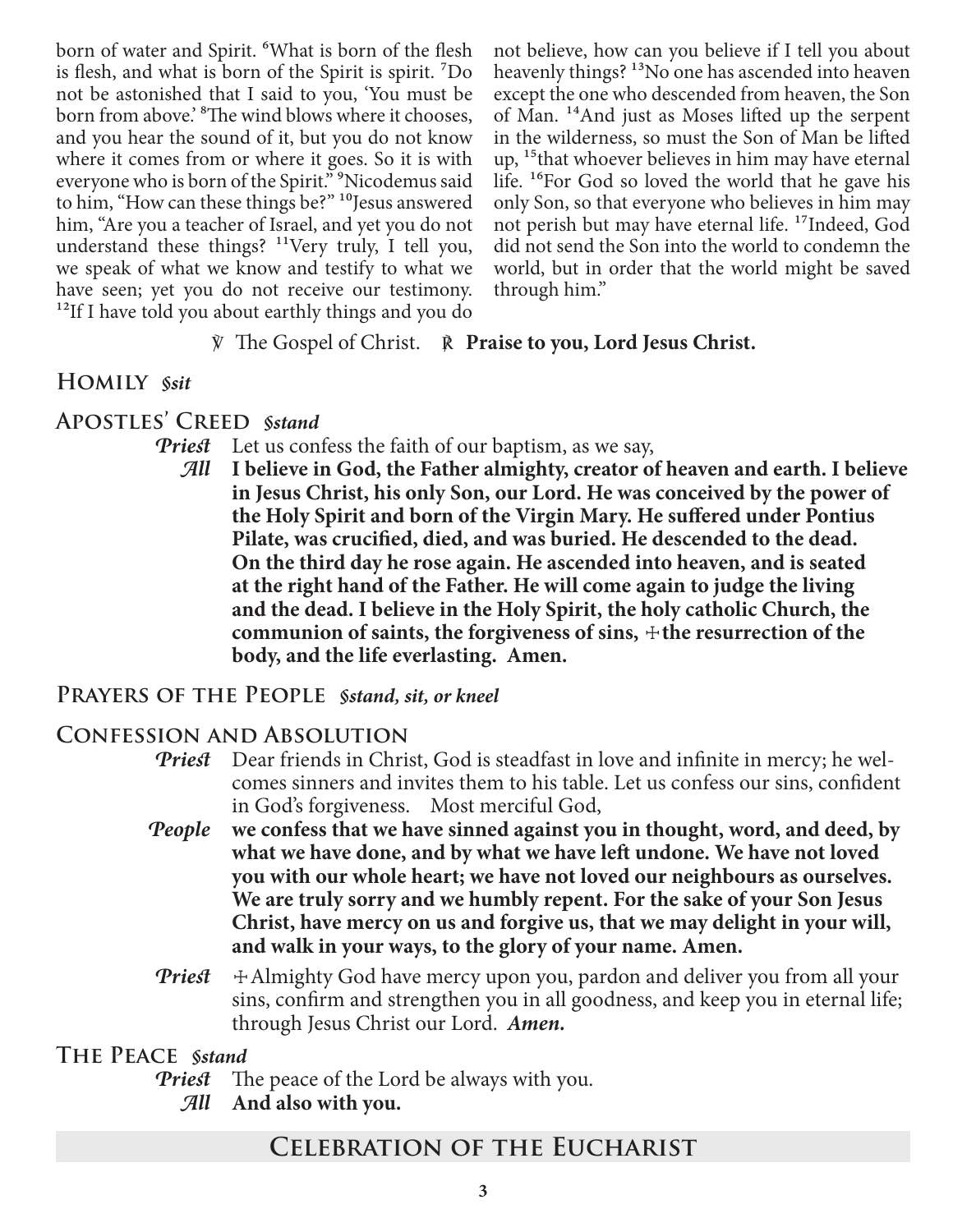# **Offertory Sentence** *§remain standing*

*Priest* All things come of thee, O Lord.

# *People* **And of thine own have we given thee.**

# **Prayer over the Gifts**

*Priest* God of wisdom, may the light of the eternal Word, our Lord and Saviour Jesus Christ, guide us to your glory. We ask this in his name. *Amen.*

GREAT THANKSGIVING *Supplementary Eucharistic Prayer* 3

- *Priest* The Lord be with you. *People* **And also with you.** Lift up your hearts. **We lift them to the Lord.** Let us give thanks to the Lord our God. **It is right to give our thanks and praise.**
- **Priest** It is indeed right to thank you and praise you, holy and gracious God, creator of all things, ruler of heaven and earth, sustainer of life, for you are the source of all goodness, rich in mercy and abounding in love; you are faithful to your people in every generation, and your word endures for ever. Therefore with angels and archangels, with the fellowship of saints and the company of heaven, we glorify your holy name, evermore praising you and singing,

# **SANCTUS, BENEDICTUS** How

*All* **Holy, holy, holy Lord, God of power and might, heaven and earth are full of your glory. Hosanna in the highest.** ☩**Blessed is he who comes in the name of the Lord.**

**Hosanna in the highest.** *§remain standing, sit, or kneel*

*Priest* We praise you, merciful Father, not as we ought, but as we are able, because in your tender love you gave the world your only Son, in order that the world might be saved through him. He made you known by taking the form of a servant, healing the sick, liberating the oppressed, reaching out to the lost. Betrayed, reviled, and nailed to the cross, he confronted the power of sin and disarmed it for ever. In his offering of himself, he became the perfect and sufficient sacrifice for the sins of the whole world. Redeemed by Christ, we have been adopted as your children; by your pardon you have made us worthy to praise you. On the night he was betrayed, Jesus, at supper with his friends, took bread, gave you thanks, broke the bread, gave it to them, and said, "Take and eat: this is my body which is given for you. Do this for the remembrance of me." After supper he took the cup of wine, and when he had given thanks, he gave it to them, and said, "Drink this all of you: this is my blood of the new covenant which is shed for you and for many for the forgiveness of sins. Whenever you drink it, do this for the remembrance of me." In obedience to him and with grateful hearts we approach your holy table, remembering our Saviour's sacrifice, and rejoicing in his victory. Confident in his sovereign purpose, we declare our faith.

## *All* **Christ has died, Christ is risen, Christ will come again.**

*Priest* Send your Holy Spirit on us that as we receive this bread and this cup we may partake of the body and blood of our Lord Jesus Christ, and feed on him in our hearts by faith with thanksgiving. May we be renewed in his risen life, filled with love, and strengthened in our will to serve others; and make of our lives, we pray, a pure and holy sacrifice, acceptable to you, knitting us together as one in your Son Jesus Christ, to whom, with you and the Holy Spirit, be all honour and glory, now and forever. *Amen.*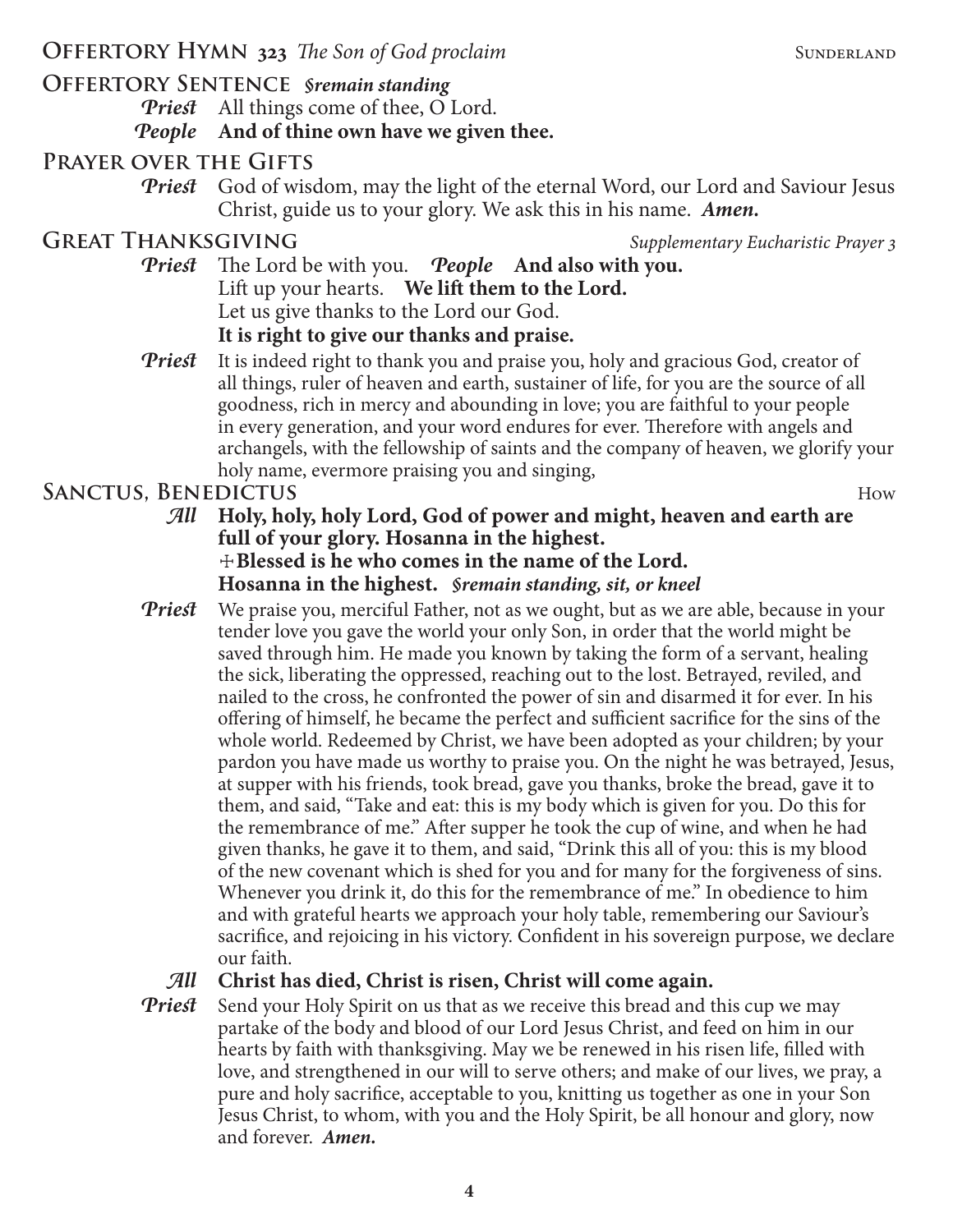## **Lord's Prayer**

*Priest* As our Saviour taught us, let us pray,

*All* **Our Father in heaven, hallowed be your name, your kingdom come, your will be done, on earth as in heaven. Give us today our daily bread. Forgive us our sins as we forgive those who sin against us. Save us from the time of trial, and deliver us from evil. For the kingdom, the power, and the glory are yours, now and for ever. Amen.**

**Breaking of the Bread** *Lent and Holy Week*

*Priest* We break this bread,

*All* **Communion in Christ's body once broken.** Let your Church be the wheat which bears its fruit in dying. **If we have died with him, we shall live with him; if we hold firm, we shall reign with him.**

**FRACTION ANTHEM** Agnus Dei from Missa Sancti Michælis HEALEY WILLAN (1880–1968)

#### **INVITATION**

*Priest* The gifts of God for the People of God. *People* **Thanks be to God.**

#### **The Communion**

|             | During the administration of Communion and the Ablutions, the choir will sing: |                               |
|-------------|--------------------------------------------------------------------------------|-------------------------------|
| <b>HYMN</b> | 493 Not always on the mount                                                    | FINNART                       |
|             | ANTHEM <i>Be still, my soul</i>                                                | PERCY W. WHITLOCK (1903-1946) |

#### **Prayer after Communion** *§stand*

*Priest* Creator of heaven and earth, we thank you for these holy mysteries, which bring us now a share in the life to come, through Jesus Christ our Lord. *Amen.*

## **Doxology**

#### *Priest* Glory to God

#### *All* **whose power, working in us, can do infinitely more than we can ask or imagine. Glory to God from generation to generation, in the Church and in Christ Jesus, for ever and ever. Amen.**

#### **Blessing**

*Priest* The peace of God, which passeth all understanding, keep your hearts and minds in the knowledge and love of God, and of his Son Jesus Christ our Lord:  $\pm$ And the blessing of God almighty, the Father, the Son, and the Holy Spirit be amongst you and remain with you always. *Amen.*

#### **Announcements** *§sit*

**HYMN** 152 *Thy hand, O God, has guided §stand* Thornbury Thornbury

# **Dismissal**

**Leader** Go in peace to love and serve the Lord.

#### *All* **Thanks be to God.**

**Voluntary** *(Mr. Kinnard) Præludium in D Minor -* Georg Böhm (1661–1733)

# *You are cordially invited to Church House after the service for refreshments and fellowship.*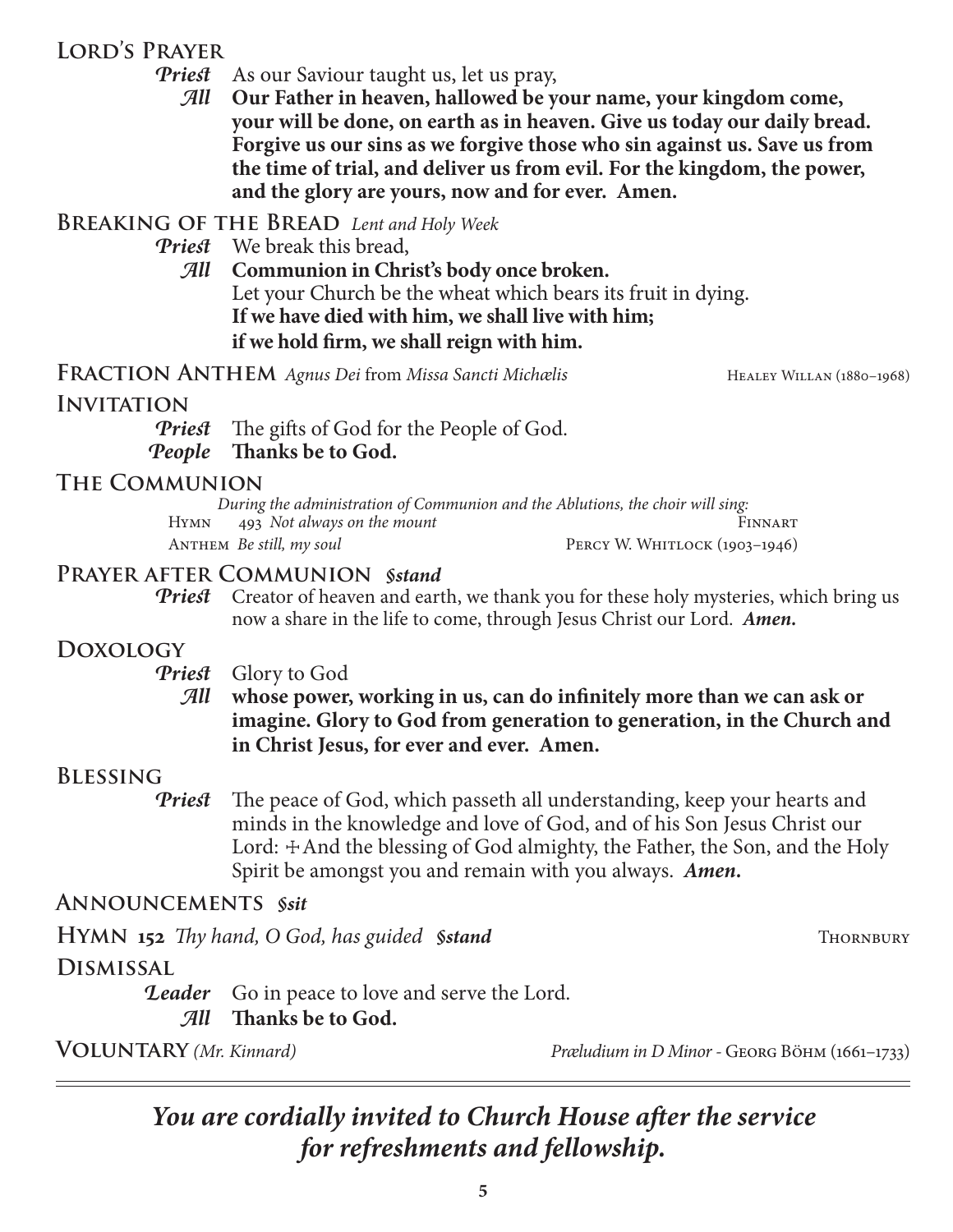**St. Luke's is a scent-free space.**

**Please be aware that scents may cause allergic/asthmatic reactions in some of our congregants.**

**In order not to spoil the service for other members of the congregation, please silence electronic devices such as cellphones.**

#### **Assisting -**

*Lectors* Malcolm Tinsley, Sheila Welbergen *Chalice Bearers* Joanne Tapscott, Colin Briggs *Sidespersons* Carol Perch, Kathy Mikkelsen *Subdeacon* Barbara Calder *Crucifer* Don Seaton *Acolytes* Carolyn Mosher, Susan Roe-Finlay *Intercessor* John Loewen *Oblationers* Janice and Randy Van Vliet *Counters* Susan Stephen, Patricia Holbrow *Altar Guild* Sara Sakowski *Refreshments* Kim Watson *(Proceeds: Hospitality Drop-in)*

# *This afternoon*

# **16:00 -** *Choral Evensong*

*All are most welcome!*

*Next Sunday:* **15 March** – *Third Sunday in Lent*

(Focus on Ugandan Orphans)

**08:15 -** *Said Eucharist* **• 10:30 -** *Sung Eucharist and Healing*

Exodus 17.1–17 • Psalm 95 *Venite, exultemus* Romans 5.1–11 • St. John 4.5–42

#### *Please include the following people in your prayers:*

#### **Parishioners:**

Shirley and Neil Almdal, Patricia Holbrow, Bob Douglas, Susan Stephen, Ted Rennie, Lori Kroeger, Paul Hogue, Paul and Beryl Magel, Nancy Dunn, Jeff Brown, Bill Brant, Georgie Snead, Orest Rosolowich, Fr. Tom Graham, Ann Croft, Dorothy and John Funnell, Ted R., Cecile Chiddenton, John Judge.

#### **Friends and Family:**

Kenneth Kinnard, Tim Plett, Glen King, Jim M., David Hagerman, Lar, Marcus, Simon, Kayla, Jason, Jim Carr, Alain Carlson, The Rev. Canon John Ezeobi, Jenny Miller, George Peterson, Daphne W., Walter Mildren, Ed Miller, George Nelson, Everett Lampman.

*This parish has been blessed by your presence today.*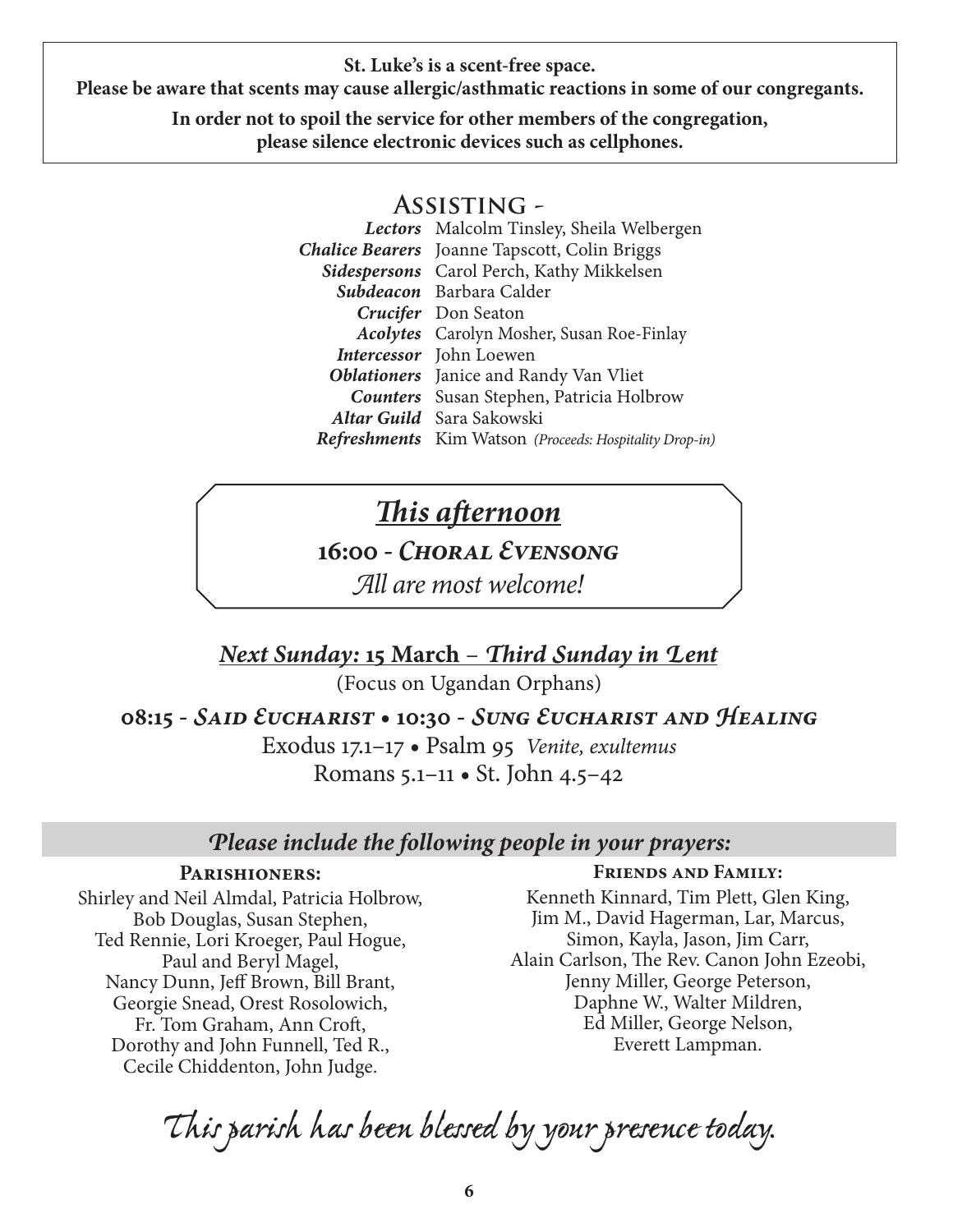#### *Bible Study*

**Tuesdays, 10:00** in the boardroom. We are studying the book *The Last Week, What the Gospels really teach about Jesus's final days in Jerusalem*. The book can be ordered from any book store, but you can still participate without it! This will carry us up to Holy Week. *We invite you to join our lively studies and discussions.*

#### *Hospitality Drop-in*

*Volunteers* are really needed for this parish outreach ministry. Give one to two hours of your time, either weekly, or a couple of times a month to help serve food and hand out toiletries on Tuesday mornings from 07:00 to 09:00. It is a rewarding and heart-warming opportunity to work with and become friends with our guests. Please contact Barbara Calder.

#### *The Winged Ox* **Sunday 22 March** is the deadline for submitting articles, photos, stories, notices, etc. for the Lent/Easter edition Please send items to the editor, Sheila Welbergen: stwelbergen@shaw.ca

#### *Rummage Sale*

**Saturday 25 April - 09:00–13:00 in the parish hall.** *Volunteers and donations are needed.* Items to be sold at the sale may be dropped off on the tables in the downstairs hallway Monday–Friday from 09:00 to noon. Volunteer meeting: **Sunday 22 March - 12:00.** Contact Sara Sakowski or Barbara Calder for more information.

Do you wish to receive the *Anglican Journal* newspaper? If you are attending and contributing to an Anglican church in Canada, just complete the form on the webpage below, or send an email to <circulation@national.anglican.ca> and the *Journal* staff will set up a subscription in your name. www.anglicanjournal.com/newsubscription

# **Holy Week at St. Luke's**

**5 April -** *The Sunday of the Passion: Palm Sunday* 08:15 - *Said Eucharist* • 10:30 - *Procession and Sung Eucharist*

> **6 April -** *Monday in Holy Week* 19:30 - *Sung Evening Prayer*

> **7 April -** *Tuesday in Holy Week* 19:30 - *Said Eucharist*

**8 April -** *Wednesday in Holy Week* 19:30 - *Tenebræ*

**9 April -** *Maundy Thursday* 19:30 - *Sung Eucharist, Foot Washing, Stripping of the Altar*

> **10 April -** *Good Friday* 14:00 - *Celebration of The Lord's Passion*

**12 April -** *Sunday of the Resurrection: Easter Day* 06:30 - *Dawn Service* 08:15 - *Said Eucharist* 10:30 - *Procession and Choral Eucharist*